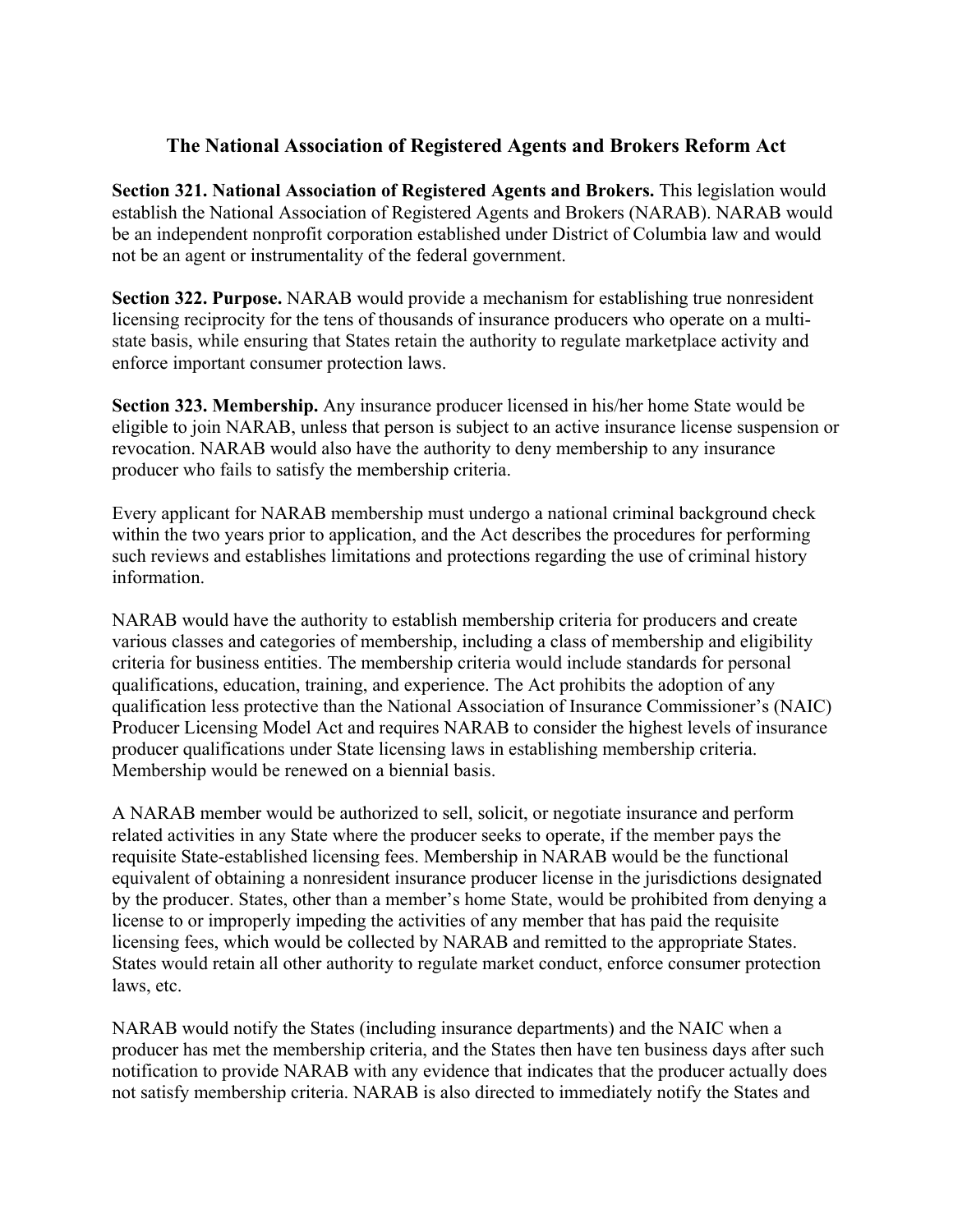the NAIC whenever a member is newly authorized to operate in one or more States, loses the authority to do so, or when disciplinary action has been taken by NARAB.

NARAB would also establish continuing education requirements for members that are comparable to the requirements of a majority of the States,. Members would be exempt from the continuing education requirements of States other than their home State, and NARAB would be prohibited from requiring a member to satisfy duplicative continuing education requirements that have already been satisfied through the member's home State. NARAB would be prohibited from offering continuing education courses.

NARAB would be authorized to place a member on probation, suspend or revoke membership, or assess monetary fines or penalties if the member fails to meet membership criteria or other standards, is convicted of certain crimes, or has been subject to final State disciplinary action. NARAB would have the authority to investigate alleged violations of association standards, and it would be required to refer consumer complaints concerning alleged misconduct or violations of State law to the appropriate insurance regulator(s).

NARAB would also have authority to establish a central clearinghouse or utilize the NAIC or another appropriate entity as a central clearinghouse through which NARAB members could disclose their intent to operate in one or more States and pay the licensing fees to the appropriate States. Similarly, NARAB would also be authorized to establish a national database for the collection of regulatory information concerning the activities of insurance producers or contract with the NAIC or another appropriate entity to utilize such a database.

**Section 324. Board of Directors.** NARAB's Board of Directors would consist of eight State insurance commissioners and five private sector representatives. The President would make appointments with the advice and consent of the Senate (pursuant to a series of expedited procedures adopted by the Senate during the 112th Congress). After initial appointment, Board members would serve two-year terms, with one-half of the directors appointed annually. The Act also addresses the manner in which Board meetings will be conducted, requires the Board to issue and enforce a code of ethics, and prohibits the payment of compensation for work related to Board membership to any Board member.

**Section 325. Bylaws, Standards, and Disciplinary Actions**. The Act requires the adoption of any bylaws or standards to be completed pursuant to procedures similar to those contained in the federal Administrative Procedure Act. NARAB would also be required to submit copies of any proposed bylaws or standards (or any proposed amendments) to the President and the States and to post proposals on NARAB's website. In addition, any proposed bylaw or standard would only take effect after notice and opportunity for public comment.

In any disciplinary action (including any proceeding to determine whether to deny, suspend, revoke, or not renew membership or to assess fines), the Association would be required to notify the member of specific charges, provide the member with an opportunity to defend against such charges, and keep a record. Private sector board members would be prohibited from participating in any disciplinary proceeding and would not access to confidential information concerning an action of this nature.